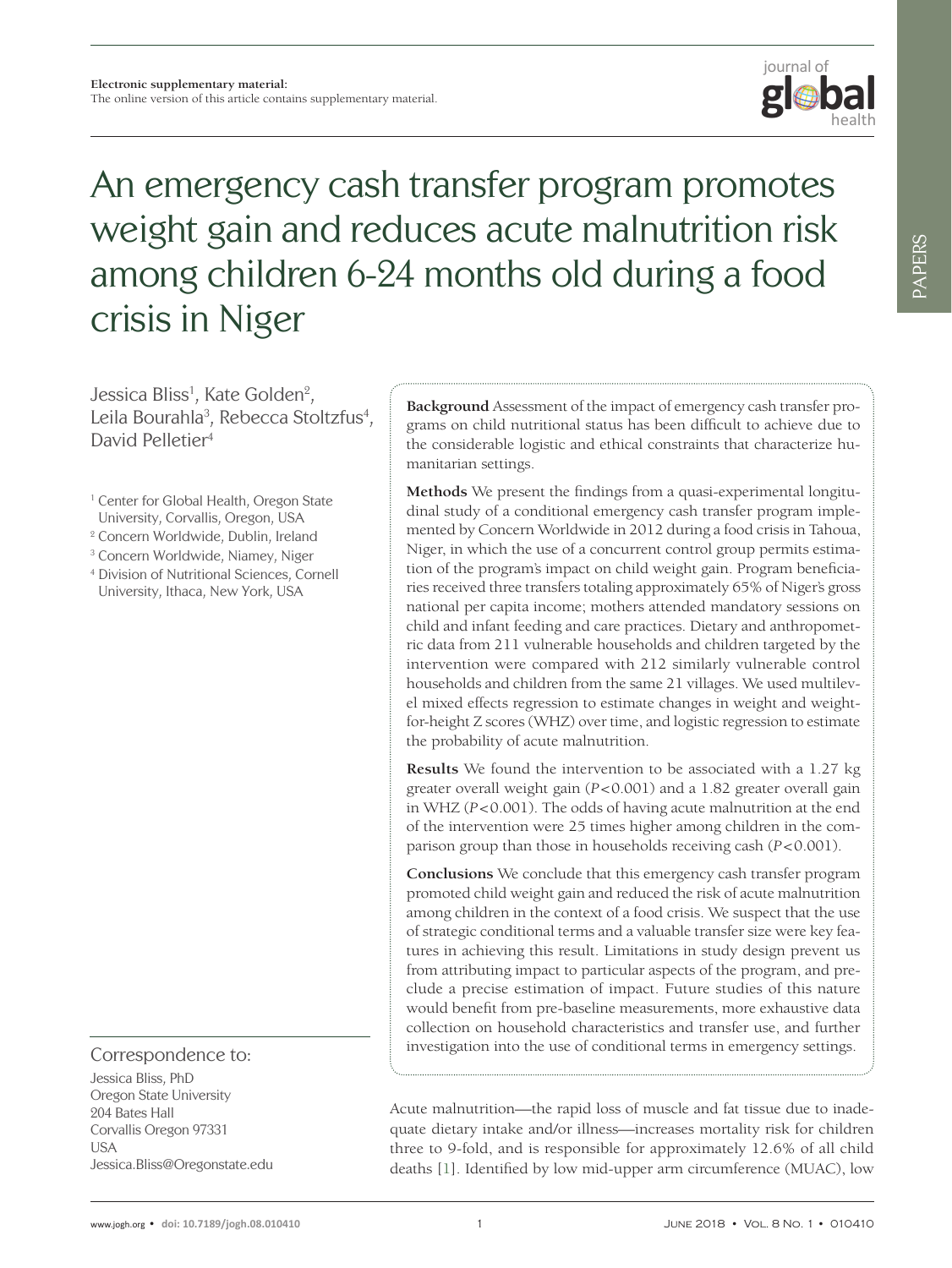PAPERS

PAPERS

weight-for-height Z scores (WHZ), and/or the presence of bilateral pitting edema, the condition is most prevalent in crisis-affected communities, where disrupted access to food, water, shelter, and basic services leaves children vulnerable to poor diets and poor health. The prevention and treatment of moderate and severe acute malnutrition (MAM and SAM, respectively) is a focus of humanitarian interventions, which have historically responded to nutrition emergencies through a combination of household food rations, targeted or blanket supplementary feeding programs, and therapeutic feeding programs [[2\]](#page-9-1).

The distribution of cash, on its own or in conjunction with other interventions, is another widely used crisis intervention tool. Emergency cash transfer programs (CTPs) are intended to provide immediate relief to crisis-affected households and communities by helping them acquire the goods and services necessary to sustain themselves until the crisis is resolved [[3](#page-9-2)]. They often include the objective of preventing acute malnutrition, although whether they are an appropriate tool for this purpose is debated [\[4](#page-9-3)]. Critical evaluation of emergency CTPs is made difficult by logistic and ethical constraints inherent to operating in crisis settings—in circumstances where the need for services is high, interventions cannot be withheld, and research design is at the mercy of complex and rapid intervention rollout [[4](#page-9-3),[5](#page-9-4)].

Recent studies from Niger highlight potential synergies between emergency CTPs and supplementary food distribution, as well as outstanding questions about whether or how cash alone could influence acute malnutrition risk. Langendorf et al. (2014) describe a quasi-randomized study of seven intervention strategies in which cash, supplementary food, and family food rations were distributed in different combinations to households during an annual hunger gap in Niger [[6](#page-10-0)]. They found that acute malnutrition risk was lowest in households receiving a combination of cash and supplementary foods. Households that received cash alone (no supplementary food or family food ration) had 2-fold higher incidence of acute malnutrition than those that received a combination of interventions. In work by Hoddinott et al. (2014), communities in Niger were randomly allocated to receive cash, food baskets, and food vouchers of equal value to evaluate the modalities' potential impact on diet and food security [[7](#page-10-1)]. Cash transfer recipient households had less diverse diets and lower food security indicators than those receiving food baskets. In contrast, Fenn et al. (2014) in their cohort study of a cash-only emergency CTP in Niger found that child WHZ, MUAC, dietary diversity, and household indicators of wealth and food security improved during the course of the program [\[8](#page-10-2)]. However, due to the pre-post study design and the absence of a control group, the changes cannot be attributed to the CTP. Additional investigation showed that household spending on child food was not associated with child acute malnutrition risk, a finding that challenged the fallible but persistent assumption that food purchase mitigates risk. Rather, risk was highest among children with poor health and those who entered the period of seasonal famine with low WHZ [\[9\]](#page-10-3).

The study presented here is the result of a unique opportunity seized by a humanitarian organization, Concern Worldwide (hereafter Concern), to evaluate the impact of a conditional emergency CTP on child weight gain and acute malnutrition risk during the 2012 Niger food crisis. This is among the first studies of an emergency CTP to utilize a concurrent control group. The use of a high-value transfer and nutrition-focused conditional terms further distinguish the program from its counterparts. Our objective was to ascertain changes in weight, WHZ, and the probability of acute malnutrition among study participants.

# **METHODS**

## Context and program design

The national Government of Niger declared an impending food crisis in May 2012, based on drought and famine early warning system projections of poor crop and fodder production due to insufficient rainfall. High food prices were seen as a key contributing factor to the crisis [[10](#page-10-4)]. Similar circumstances in Niger in 2005-2006 and 2008-2009 had proven devastating, with several million people believed to be affected by crop failure, the inability to afford market-sourced foods, and severe food insecurity [[11](#page-10-5)]. These events led to international calls for enhanced governmental and humanitarian agency response to threats of famine in the country and region [[12](#page-10-6)].

In response to the crisis announced in 2012, Concern implemented a conditional emergency CTP in Niger's Tahoua region to promote child weight gain and prevent acute malnutrition during the projected period of food crisis. The program targeted 81 villages that had exhibited chronic vulnerability to food insecurity between 2005 and 2011, as determined by assessments of fodder and food production, asset ownership, and previous exposure to drought, pestilence, and human and animal epidemics. The House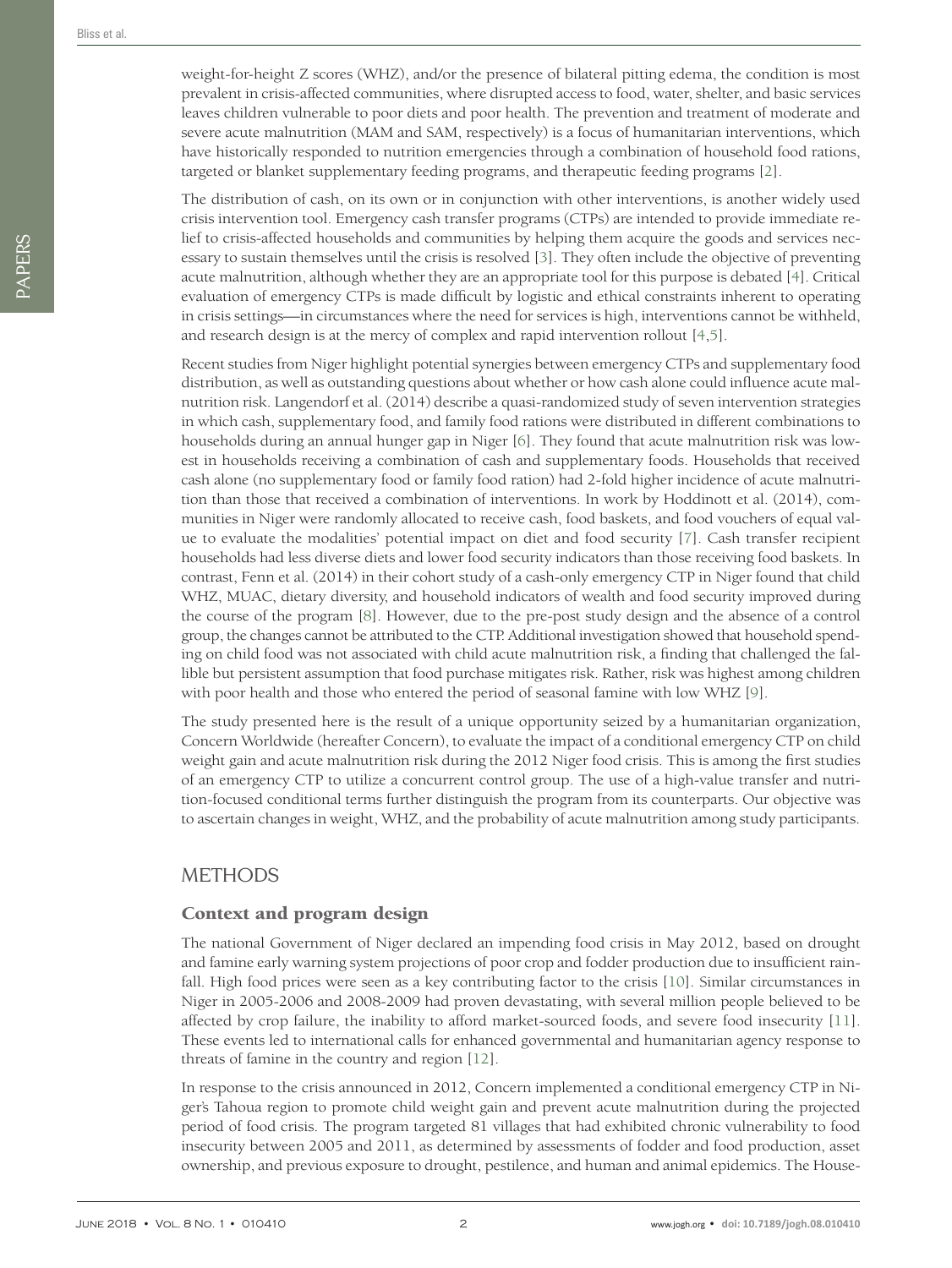hold Economy Approach (HEA) was used to assign each household in the 81 targeted villages to one of four socio-economic categories, based on household size, land and livestock ownership, and household assets [[13](#page-10-7)]. All of the households in the lowest wealth category were initially enrolled in the intervention, totaling 5286 households.

Surplus funding for the program allowed enrollment of 1211 additional households, which were purposively selected from the second-lowest wealth category. Preference was given to those households headed by females, those with a household member with a disability, those with low income, those with few members able to work, and those with non-permanent dwelling types. Not all existing households in the second-lowest wealth ranking were enrolled in the program. The emergency CTP enrolled a total of 6497 households.

Each household enrolled in the emergency CTP received a total of 125000 CFA (approximately 250 USD) split into three transfers between July and September 2012. The transfers were given to female heads of household to increase the likelihood that the money would be spent to benefit child health and nutrition [\[14](#page-10-8)]. The total value of the transfers was equivalent to 65% of the gross national income per capita in Niger in 2012 [[15](#page-10-9)].

Mothers were required to attend a health and nutrition education session prior to each cash transfer distribution in order to receive their household's transfer; thus the CTP was a conditional program. Session topics included age-appropriate infant and child feeding, the importance of colostrum and breastfeeding, hand washing, and the use and mixing of oral rehydration salts. Cooking demonstrations showed participants how to prepare and integrate protein-rich foods and vegetable purees into meals for children.

## Concurrent nutrition programming

Two nutrition enhancement programs were simultaneously implemented in the Tahoua region, independently of the CTP. First, Community-based Management of Acute malnutrition (CMAM), which provides therapeutic and supplementary feeding to qualifying children, is routinely offered by the Niger Ministry of Health and various humanitarian agencies at the 17 major health facilities in the CTP area. CMAM care includes therapeutic feeding for severe acute malnutrition and targeted supplementary feeding for moderate acute malnutrition. Second, a separate Concern program distributed seeds and fertilisers to the same 81 villages selected for the CTP one month prior to the first cash distribution (June 2012). Village committees distributed 10 kg bundles of millet seeds and fertiliser to individual households that were considered vulnerable and had access to land. The extent to which these households overlapped with those targeted by the CTP is not known.

## Study design

We describe a quasi-experimental non-randomized study with an intervention and a comparison group, designed to estimate the impact of the emergency CTP on the nutritional status of children aged 6-24 months. Our primary outcomes of interest were weight gain, weight gain velocity (g/kg/d) and the presence of acute malnutrition (WHZ<-2 or MUAC<125mm and/or the presence of bilateral pitting edema) according to the 2006 World Health Organization Child Growth Standards [\[16](#page-10-10)].

The target sample size for this study, 213 individuals per group, was calculated to detect a difference of  $0.5$  g/kg/d in weight gain velocity between the intervention groups, adjusting for similarities within villages using a design effect factor of 1.5 as suggested by the Standardized Monitoring and Assessment of Relief and Transitions (SMART) guidelines [\[17](#page-10-11)].

## Selection and description of study participants

Of the 81 villages reached by the program, 21 were purposively selected by Concern as study sites. Study staff visited all beneficiary households within the 21 selected villages, and each household that met the eligibility requirements described below was recruited for study participation.

Households were eligible for the study and assigned to the cash intervention group if they (1) were enrolled in Concern's emergency CTP, (2) occupied the second-lowest wealth category according to the HEA, and (3) had a child aged 6-23 months of age who was not wasted (MUAC>125mm) and had no current symptoms of disease (diarrhea, fever, or cough). To further clarify, eligibility for the study required that the household be one of the 1211 enrolled with surplus funding (see Program Design, above).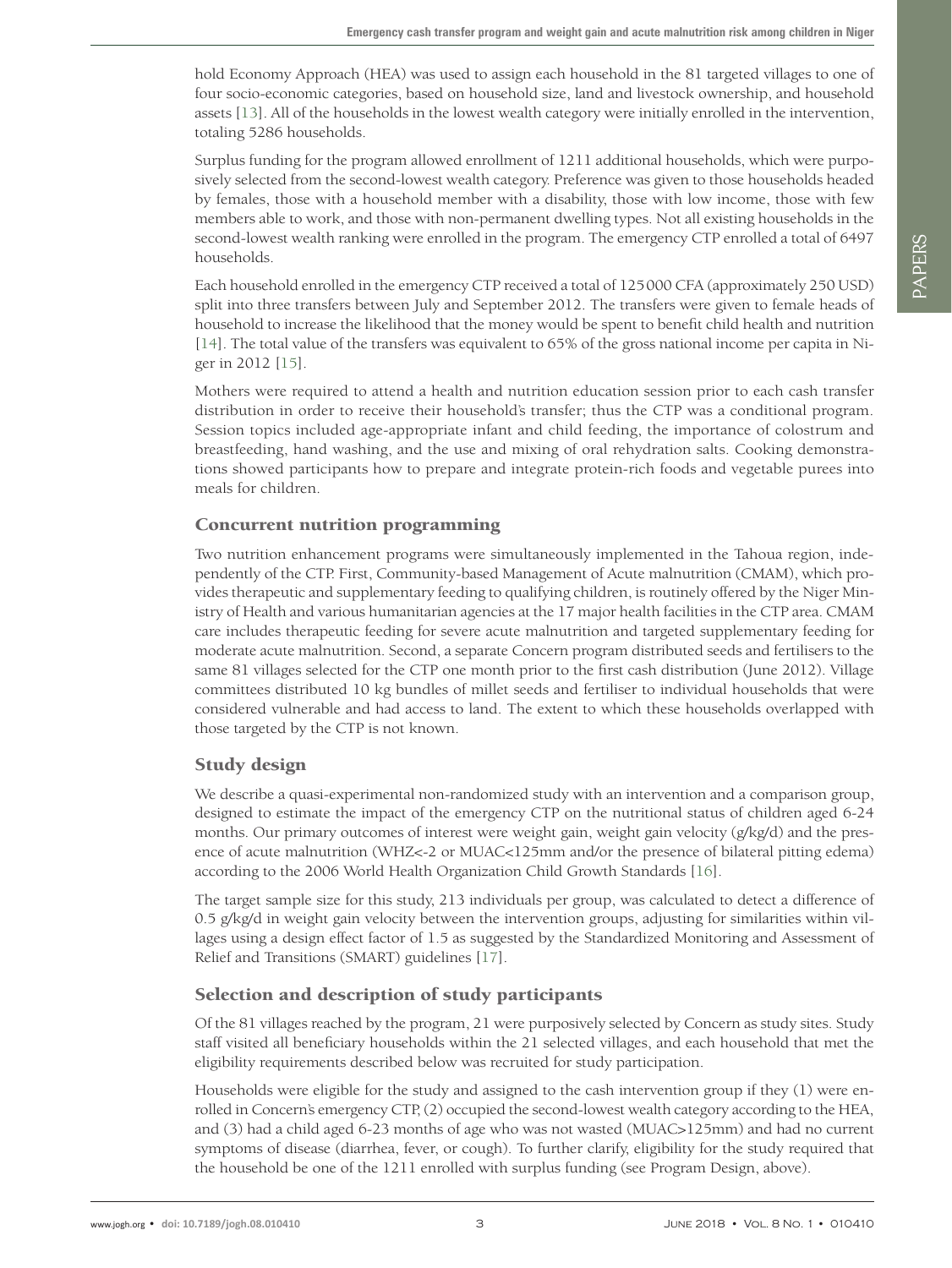A comparison group naturally emerged, as many households in the same 21 villages had comparable wealth status to those selected for the cash intervention group but had not been enrolled in the emergency CTP (see Program Design, above). Households were eligible for the comparison group if they (1) occupied the same wealth category as cash group households (second lowest using the HEA scale), (2) were not enrolled in the emergency CTP, and (3) had a child aged 6-23 months of age without wasting (MUAC>125mm) and had no current symptoms of disease (diarrhea, fever, or cough). Note that while these households occupied the same wealth category as intervention households, their food security status was regarded as less vulnerable and they had not been selected as CTP beneficiaries (see Program Design, above).

MUAC and/or the presence of bilateral pitting edema were used to assess wasting or acute malnutrition status at the time of enrollment.

#### Technical information

#### *Data collection*

Data were collected detailing child and household characteristics by six teams of two trained Concern enumerators at the homes of study participants at three times: once shortly after the start of the intervention and subsequently in approximately one-month increments (hereafter referred to as baseline, midline, and endline surveys). Surveys were written in French and administered in the Hausa language.

Anthropometric measurements were made using standard techniques according to the SMART guidelines [[17](#page-10-11)]. Weight was recorded to the nearest 0.01 kg using an electronic scale. Length of children <87 cm long was measured to the nearest 0.1cm using a baby mat, and height of children ≥87 cm tall was measured using a stadiometer. MUAC tapes were used to measure mid-upper arm circumference to the nearest 0.1mm. Age was determined by birth certificate, if available, or mother's estimation. Any child who was found to be acutely malnourished (MUAC<125 mm) during the study was referred to the nearest treatment site.

The number of meals and snacks consumed by the target child within the last 24 hours constituted meal frequency. Consumption (yes/no) of any of the seven WHO infant and young child food groups within the last 24h was recorded (grains, legumes, fruits or vegetables rich in vitamin A, eggs, animal flesh foods, dairy, other fruits and vegetables) [[18](#page-10-12)]. Children who had breastfed within the last 24h were recorded as breastfeeding. Symptoms of child illness (diarrhea, cough, difficulty breathing, or fever in the last two weeks, as observed by the mother) were recorded. Current enrollment in therapeutic or supplementary feeding programs was noted. Vaccination history (measles, Penta 3 for diphtheria, tetanus, pertussis, hepatitis B, and polio), and vitamin A supplementation were determined by reviewing the child's health card. If no card was available, enumerators asked mothers if the child had been vaccinated or supplemented. Mothers provided information about ethnicity, marital status, and the number of cattle, goats, sheep, poultry, camels and hectares of land owned by the household.

#### *Informed consent and ethical approval*

Verbal and written informed consent was obtained at each survey for each participant. This study was found to be exempt from ethical review by Cornell University's Internal Review Board (protocol ID# 1302003601), as Concern collected all of the data for this study as part of their routine program monitoring and evaluation activities.

#### *Data management and statistics*

Data were assembled in Microsoft Excel and analyzed in STATA [[19](#page-10-13)]. WHZ was calculated using the WHO macro for STATA [[20\]](#page-10-14).

#### *Data screening*

We used two methods to screen our anthropometric data. Both methods yield the same conclusions in statistical analysis, with only minor differences in numerical values of model coefficients. Using an inclusive approach, we included data for all study participants whose WHZ measurements were <6 and>-6 WHZ; these are the data presented and analyzed in the main text. We also used a more conservative approach to address any potential measurement issues common to emergency settings [[21](#page-10-15)]. Using the conservative approach, we included data for participants whose changes in linear growth were within a thresh-

PAPERS

PAPERS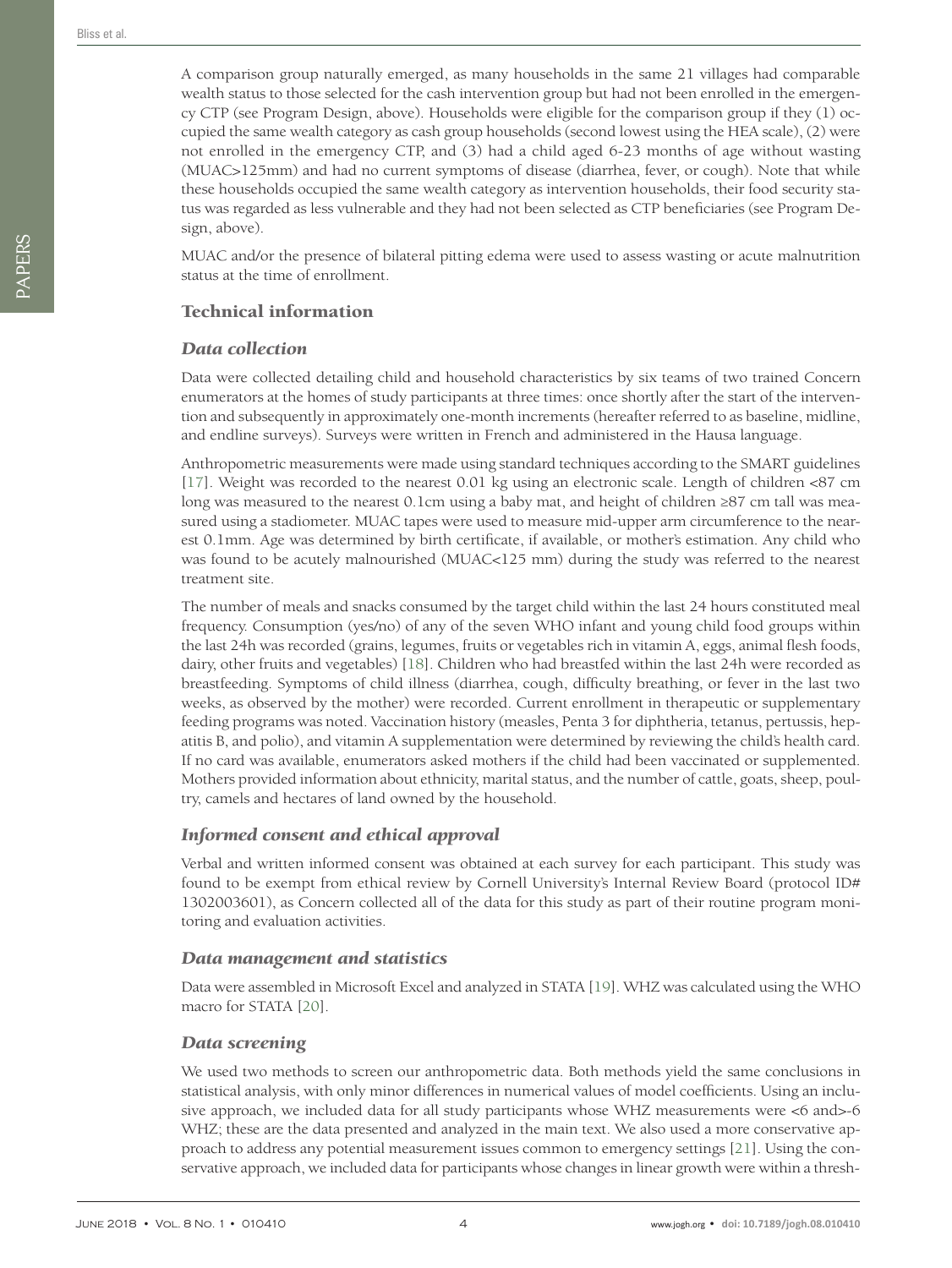old of  $\pm$ 2.5cm plus the maximum plausible linear growth of a child aged 6-24 months over a two-month period according to the WHO standards (5cm)[[9](#page-10-3),[22](#page-10-16)]. The full results using the conservative approach are presented in **Online Supplementary Document**; the results and interpretation do not vary from those presented in the main text.

#### *Analysis*

We present descriptive statistics (means, standard deviations, frequencies and percentages) of anthropometric and dietary indicators at baseline, midline, and endline. Indicators include age, age category, sex, weight (kg), WHZ, MUAC (mm), breastfeeding status, meal frequency, diet diversity, CMAM enrollment, and health status. We used Student's *t* test to compare means of continuous variables and Wald Chi-Squared tests to compare frequencies of categorical variables, and present the unadjusted Difference in Differences (DID) for each comparison between the first study interval (baseline to midline), the second interval (midline to endline) and the full interval (baseline to endline). Weight gain velocity (grams gained per kilogram of body weight per day) was calculated for each age category at each interval (baseline to midline, midline to endline, and baseline to endline). We considered *P-*values <0.05 to be statistically significant.

We used two multilevel mixed-effects linear regression models to estimate the effect of the cash transfer program on weight and WHZ, respectively, treating individuals as random effects to account for random variation in individual growth. An interaction term between study arm and time permitted us to estimate effects for each time increment. Model covariates included child sex (male or female, 0 or 1), age (continuous), breastfeeding within last 24 hours (0 or 1), illness in last two weeks (0 or 1), baseline WHZ, Penta vaccination history (0 or 1), and current enrollment in a CMAM feeding program (0 or 1). We used a mixed effects logistic regression model to estimate the odds of developing acute malnutrition (WHZ<- 2, MUAC<125mm, or the presence of bilateral pitting edema), using the same interaction term and covariates described above.

# RESULTS

Data from 426 households were collected for this study, 212 in the cash group and 214 in the comparison group, each group representing the same 21 villages. Two households in the comparison group were removed from analysis due to a protocol error in which they mistakenly received transfers at the third cash distribution, and one cash household was excluded during data screening. Program records show that 98% of the cash group attended all of the conditional educational sessions, and that all cash group households received the full amount of the cash transfers.

<span id="page-4-0"></span>Participant flow is depicted in **[Figure 1](#page-4-0)**.



**Figure 1.** Participants' flow diagram.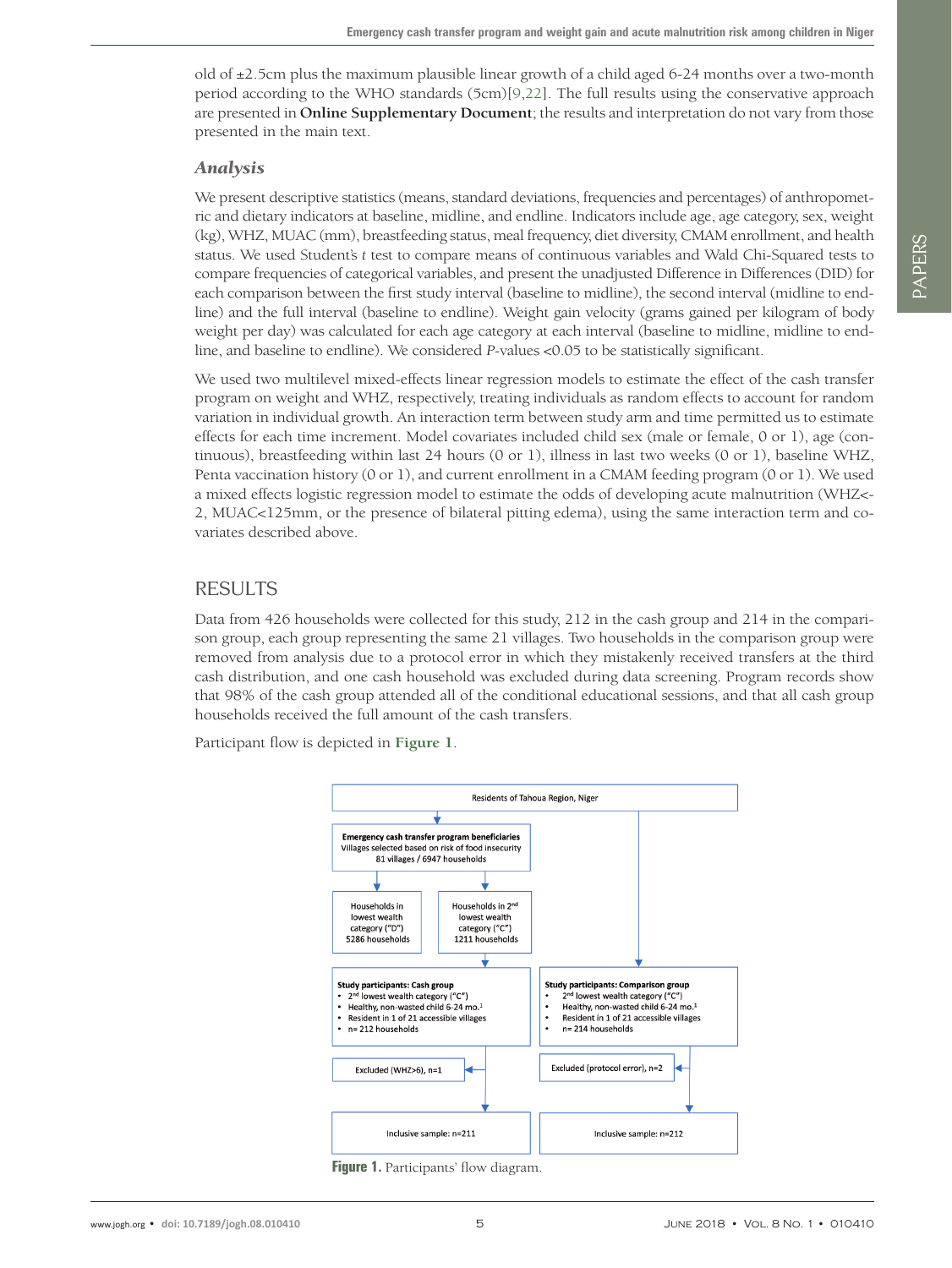PAPERS

PAPERS

Over ninety percent of households in each study group were of Hausa ethnicity. The predominant marital status was married monogamous (75% and 65%, cash and comparison respectively), followed by polygamous (23% and 30%), and widowed (3% and 5%). Median land ownership among cash and comparison households was 14 and 11 hectares, respectively, with 25 and 21 percent of households reported owning any livestock at baseline.

Although children in the cash group were lighter, had lower WHZ scores and lower MUAC measurements than comparison group children at baseline, they overcame the relative deficit and exceeded comparison group children on all three indicators by endline (**[Table 1](#page-5-0)**). Weight gain occurred predominantly during the first interval (baseline to midline) and among the oldest children (those 12-24 months old at baseline). Cash group children gained 1.35kg and increased 1.83 WHZ more on average than comparison group children (**[Table 2](#page-6-0)**). Weight gain velocity averaged 3.8 g/kg/d in the cash group and 1.3 g/kg/d in the comparison group (*P*<0.001); it was highest among cash group children aged 12-24 months during the first interval (6.6g/kg/d) (**[Table 3](#page-6-1)**). No cases of edema were detected at any time during the study.

Dietary indicators were similar between the two groups at baseline (**[Table 1](#page-5-0)**). Meal frequency increased by one meal more on average among cash group children relative to the comparison group (*P*<0.001). Dietary diversity also increased; children in the cash group consumed foods from one more WHO food group than those in the comparison group (*P*<0.001). For both dietary indicators the changes occurred during the first interval (**[Table 2](#page-6-0)**). Cash group children consumption of animal protein and legumes increased by 25% and 27% more than among comparison group children between baseline and endline, and is presumed to account for the relative increase in dietary diversity among intervention children (*P*<0.001) (**[Table 2](#page-6-0)**).

Although no study participants were identified as having acute malnutrition at baseline according to MUAC or edema indicators, a proportion of them would have been designated as having moderate acute malnutrition had WHZ criteria been used (WHZ<-2). Thirty-one percent of the cash group ( $n=67$ ) and 19 percent of the comparison group (n=39) had WHZ scores less than -2 at baseline (*P*<0.01). By end-

| <b>VARIABLE</b>        | <b>BASELINE MEASURE</b> |                          | <b>MIDLINE MEASURE</b> |                |                |         | <b>ENDLINE MEASURE</b> |                |         |
|------------------------|-------------------------|--------------------------|------------------------|----------------|----------------|---------|------------------------|----------------|---------|
|                        | Cash                    | Comp                     | P-value†               | Cash           | Comp           | P-value | Cash                   | Comp           | P-value |
| Age (months)#          | $13.7 \pm 5.2$          | $13.3 \pm 4.9$           | 0.48                   | $15.0 \pm 5.2$ | $14.6 \pm 4.9$ | 0.44    | $15.8 \pm 5.2$         | $15.4 \pm 4.9$ | 0.45    |
| Age category (months): |                         |                          |                        |                |                |         |                        |                |         |
| $6 - 8$                | 48 (23)                 | 43 (20)                  |                        | 32(15)         | 29(13)         |         | 15(7)                  | 17(8)          |         |
| $9 - 12$               | 42(20)                  | 42(20)                   |                        | 39(18)         | 34(16)         |         | 44(21)                 | 34(16)         |         |
| $13 - 24$              | 122(57)                 | 126(60)                  | 0.85                   | 128 (60)       | 141(67)        |         | 135(64)                | 149 (71)       |         |
| $24 + s$               |                         | $\overline{\phantom{0}}$ | —                      | 13(6)          | 7(3)           | 0.41    | 19(8)                  | 11(5)          | 0.29    |
| Sex (female)           | 109(51)                 | 98 (47)                  | 0.31                   |                |                |         |                        |                |         |
| Weight (kg)            | $7.89 \pm 1.0$          | $8.24 \pm 1.0$           | < 0.01                 | $9.46 \pm 1.5$ | $8.77 \pm 1.3$ | < 0.001 | $9.66 \pm 1.5$         | $8.70 \pm 1.3$ | < 0.001 |
| WHZ <sup>§</sup>       | $-1.5 \pm 1.1$          | $-1.0 \pm 1.1$           | < 0.001                | $0.3 \pm 1.0$  | $-0.7 \pm 1.0$ | < 0.001 | $0.3 \pm 1.0$          | $-1.2 \pm 1.0$ | < 0.001 |
| $MUAC$ (mm)            | $137 + 8$               | $139 + 9$                | < 0.01                 | $137 + 9$      | $138 \pm 10$   | 0.14    | $142 \pm 10$           | $137 \pm 10$   | < 0.001 |
| Breastfed# (%)         | 173 (82)                | 178 (84)                 | 0.59                   | 166 (79)       | 172 (81)       | 0.40    | 163(77)                | 169 (80)       | 0.54    |
| Meal frequency**       | $4\pm2$                 | $4\pm 2$                 | 0.40                   | $5 \pm 2$      | $3 \pm 2$      | < 0.001 | $5 \pm 2$              | $4\pm 2$       | < 0.001 |
| Diet diversity††       | $3\pm2$                 | $2 \pm 2$                | 0.06                   | $3\pm2$        | $2 \pm 1$      | < 0.001 | $4 \pm 1$              | $3 \pm 1$      | < 0.001 |
| $CMAM (%)$ ##          | 0(0)                    | 0(0)                     | -                      | 7(3)           | 5(2)           | 0.55    | 18(9)                  | 19(9)          | 0.88    |
| Recently ill (%)§§     | 99 (47)                 | 91(43)                   | 0.41                   | 131(62)        | 144(68)        | 0.21    | 127(60)                | 139 (66)       | 0.25    |
| Days passed III        | -                       |                          |                        | $39 \pm 3$     | $38 \pm 3$     | < 0.01  | $64 \pm 2$             | $63 \pm 2$     | 0.001   |

<span id="page-5-0"></span>**Table 1.** Anthropometric and dietary indicators of children in households receiving cash transfers (n=211) and those in comparison households  $(n=212)$  at baseline, midline, and endline $*$ 

\*Values are mean±standard deviation or n (%) as appropriate.

†P-values are reported for *t* tests comparing means of continuous variables or  $\chi^2$  tests comparing frequencies of categorical variables.

‡Age was determined by looking at birth certificates when available (n=181) or estimated by mothers.

§Weight-for-height Z score.

‖Mid-upper arm circumference.

#Any breastfeeding in the last 24 hours.

\*\*Number of meals in the last 24 hours, not including breast milk feeding.

††Number of food groups consumed according to the World Health Organization guidelines for infant and child feeding, which considers 7 groups (grains, legumes, fruits and vegetables rich in Vitamin A, eggs, animal flesh foods, dairy, and other fruits or vegetables).

‡‡Child currently enrolled in Community-based Management of Acute Malnutrition (CMAM) and receiving supplementary foods

§§Presence of diarrhea, fever, difficulty breathing, cough, or any other illness in the last 2 weeks, as reported by the mother.

‖‖Days passed between surveys.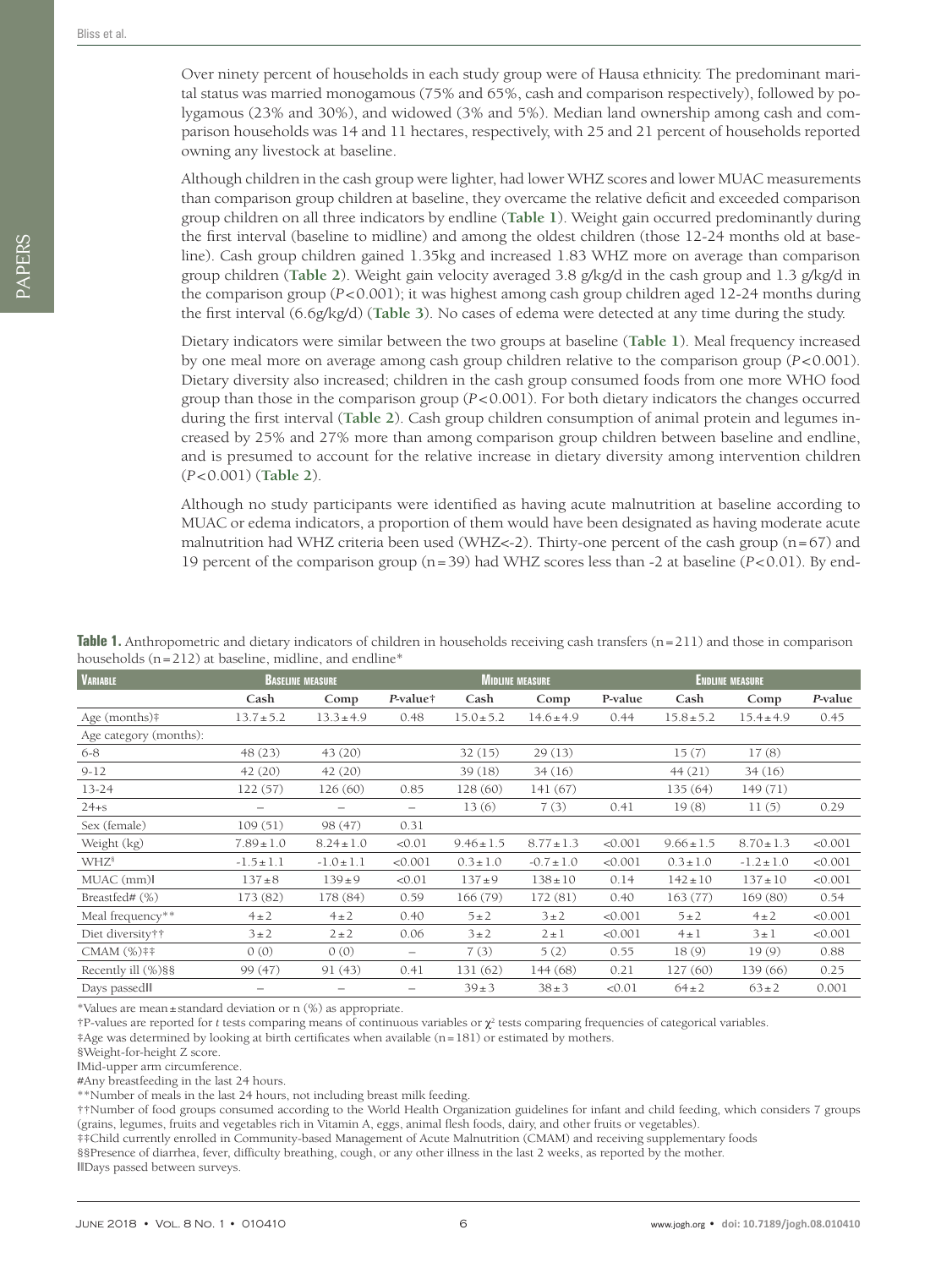<span id="page-6-0"></span>**Table 2.** Difference in difference estimations between children in households receiving cash transfers (n=211) and those in comparison households  $(n=212)$  at three intervals\*

| <b>VARIABLE</b>                        |                  | <b>BASELINE TO MIDLINE</b> |               | <b>MIDLINE TO ENDLINE</b> |               | <b>BASELINE TO ENDLINE</b> |
|----------------------------------------|------------------|----------------------------|---------------|---------------------------|---------------|----------------------------|
|                                        | DID <sup>+</sup> | $P-value$ #                | <b>DID</b>    | P-value                   | DID           | P-value                    |
| Weight (kg)                            | 1.07             | < 0.001                    | 0.27          | 0.17                      | 1.35          | < 0.001                    |
| <b>WHZ</b> §                           | 1.42             | < 0.001                    | 0.41          | < 0.01                    | 1.83          | < 0.001                    |
| MUACI (mm)                             | 0.96             | 0.45                       | 6.0           | < 0.001                   | 7.0           | < 0.001                    |
| Breastfed# (%)                         | $\mathcal{O}$    | 0.93                       | $\mathcal{O}$ | 0.99                      | $\mathcal{O}$ | 0.93                       |
| Meal frequency**                       | 1                | < 0.001                    | $\mathcal{O}$ | 0.91                      | 1             | < 0.001                    |
| Diet diversity††                       | 1                | < 0.001                    | $\mathcal{O}$ | 0.75                      | 1             | < 0.001                    |
| $CMAM$ ## $(%)$                        | $+1$             | 0.55                       | $-1$          | 0.66                      | $\mathcal{O}$ | 0.88                       |
| Recently ill§§ (%)                     | $-10$            | 0.14                       | $+4$          | 0.95                      | $+9$          | 0.17                       |
| Consumption of WHO food groups II (%): |                  |                            |               |                           |               |                            |
| Animal protein                         | $+19$            | < 0.01                     | $+6$          | 0.30                      | $+25$         | < 0.001                    |
| Legumes                                | $+22$            | < 0.001                    | $+7$          | 0.28                      | $+27$         | < 0.001                    |
| Eggs                                   | $+9$             | 0.06                       | $\Omega$      | 0.82                      | $+8$          | 0.09                       |
| Cereals                                | $+6$             | 0.10                       | $+1$          | 0.62                      | $+4$          | 0.16                       |
| Milk                                   | $+9$             | 0.18                       | $-4$          | 0.57                      | $+5$          | 0.44                       |
| Vitamin A                              | $+7$             | 0.30                       | $+1$          | 0.89                      | $+8$          | 0.24                       |
| Other vegetables                       | $-2$             | 0.37                       | $-1$          | 0.50                      | $-3$          | 0.20                       |

DID – difference in differences

\*Values are mean±standard deviation or n (%) as appropriate.

†Difference in differences (double difference).

‡P-values are reported for difference in difference estimations.

§Weight-for-height Z score.

‖Mid-upper arm circumference.

#Any breastfeeding in the last 24 hours.

\*\*Number of meals in the last 24 hours, not including breast milk feeding.

††Number of food groups consumed according to the World Health Organization guidelines for infant and child feeding, which considers 7 groups (grains, legumes, fruits and vegetables rich in Vitamin A, eggs, animal flesh foods, dairy, and other fruits or vegetables). ‡‡Child currently enrolled in Community-based Management of Acute Malnutrition (CMAM) and receiving supplementary foods. §§Presence of diarrhea, fever, difficulty breathing, cough, or any other illness in the last 2 weeks, as reported by the mother. ‖‖Percent of sample reporting consumption of each WHO food group in the previous 24 hours.

<span id="page-6-1"></span>

| <b>Table 3.</b> Weight gain velocity of children in households receiving cash transfers $(n=211)$ and those in comparison |
|---------------------------------------------------------------------------------------------------------------------------|
| households (n=212) at three intervals*_                                                                                   |

| <b>VARIABLE</b>                 | <b>BASELINE TO MIDLINE</b> |                             |          | MIDLINE TO ENDLINE A |                                           |         | BASELINE TO ENDLINE.               |                                    |         |
|---------------------------------|----------------------------|-----------------------------|----------|----------------------|-------------------------------------------|---------|------------------------------------|------------------------------------|---------|
|                                 | Cash                       | Comp                        | P-value† | Cash                 | Comp                                      | P-value | Cash                               | Comp                               | P-value |
| Weight gain velocity‡ (g/kg/d)  |                            | $5.6 \pm 6.4$ $2.3 \pm 6.0$ | < 0.001  |                      | $1.0 \pm 0.8$ $-0.2 \pm 2.8$ $\leq 0.001$ |         | $3.8 \pm 3.9$ $1.3 \pm 3.6$ <0.001 |                                    |         |
| Baseline age category (months): |                            |                             |          |                      |                                           |         |                                    |                                    |         |
| 6-8                             | $3.9 \pm 7$                | $4.2 + 8$                   | 0.78     |                      | $1.1 \pm 0.8$ $-0.3 \pm 2.2$ $< 0.001$    |         | $2.9 \pm 4.1$ $2.3 \pm 4.5$        |                                    | 0.26    |
| $9-12$                          |                            | $4.7 \pm 6.2$ $2.8 \pm 6.4$ | 0.01     | $1.0 + 1.1$          | $0.1 + 3.0$                               | 0.003   |                                    | $3.4 \pm 3.8$ $1.7 \pm 4.0$ <0.001 |         |
| $13 - 24$                       | $6.6+6.1$ $1.5+5.1$        |                             | < 0.001  |                      | $0.9 \pm 0.5$ $-0.3 \pm 2.8$ $< 0.001$    |         |                                    | $4.4+3.7$ $0.8+3.0$ <0.001         |         |
| $\sim$ $  +$<br>.               |                            |                             |          |                      |                                           |         |                                    |                                    |         |

\*Values are mean±standard deviation.

†*P*-values are reported for *t* tests comparing mean weight gain velocity for each interval.

‡Grams gained per kilogram of body weight per day, using the body weight at the beginning of each respective interval.

line, only 4% of cash group children had acute malnutrition (MUAC<125 or WHZ<-2) (n=8), whereas rates in the comparison group remained unchanged (n=42, 20%) (*P*<0.001).

Our mixed effects regression model estimates that the cash intervention was associated with a 1.27kg greater increase in weight during the two months of the intervention, with the majority of weight gain occurring in the first interval (*P*<0.001). Having a lower WHZ score at baseline, older age, and having had a Penta vaccine were also significantly associated with greater weight gain. Female sex, having recently been breastfed, having recently been ill, and enrollment in a CMAM program were all significantly associated with lower weight gain (**[Figure 2](#page-7-0)**, **[Table 4](#page-7-1)**).

The intervention was likewise associated with greater WHZ scores and a lower probability of having acute malnutrition. Cash group children experienced a 1.82 greater gain in WHZ than their comparison counterparts, and were 96% less likely to have developed acute malnutrition at endline (**[Table 4](#page-7-1)**). In other words, the odds of having acute malnutrition at endline were 25 times higher among children in the comparison group than in the cash group.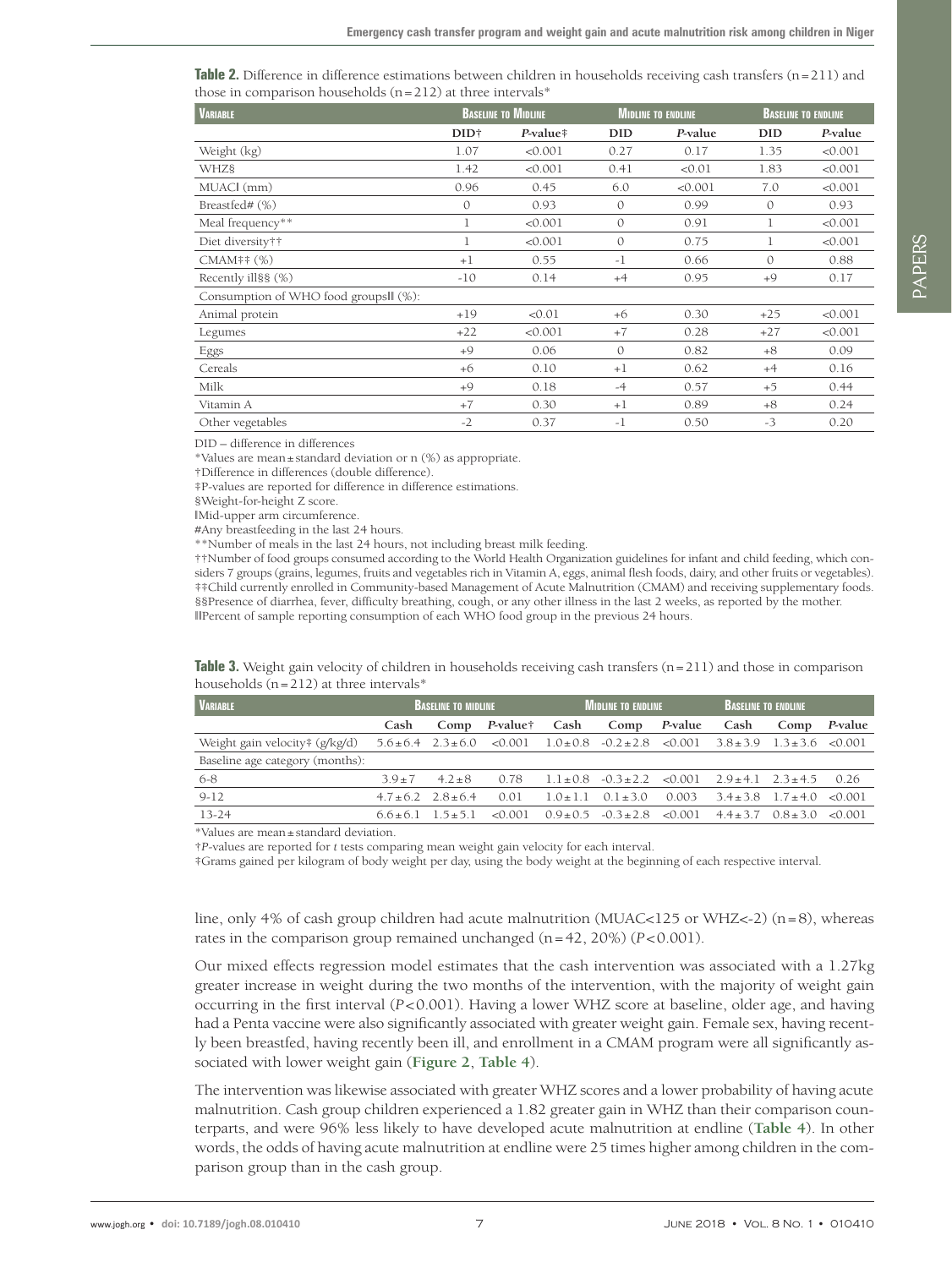<span id="page-7-0"></span>

**Figure 2.** Predicted weight of children in households receiving cash  $(n=211)$  and those in comparison households  $(n=212)$  at baseline, midline and endline. Weight was predicted by a multilevel mixed effects linear regression model, adjusting for child sex (male or female), age (continuous), breastfeeding status, recent illness, baseline weight-for-height Z score, Penta vaccination history, and current enrollment in a therapeutic or supplementary feeding program (n=1276).

<span id="page-7-1"></span>**Table 4.** Associations between cash transfer intervention and child weight, weight-for-height Z scores, and the odds of acute malnutrition

|                      | WEIGHT <sup>*</sup> (KG) | Cl <sup>2</sup>         | P-VALUET | WHZ <sup>‡</sup> | <b>CI</b>         | P-VALUE | ODDS OF<br><b>AMS</b> | <b>CI</b>               | <b>P-VALUE</b> |
|----------------------|--------------------------|-------------------------|----------|------------------|-------------------|---------|-----------------------|-------------------------|----------------|
| Effect of cash:      |                          |                         |          |                  |                   |         |                       |                         |                |
| Baseline-midline     | 1.03                     | 0.78 to 1.3             | < 0.001  | 1.42             | 1.2 to 1.64       | < 0.001 | 0.24                  | $0.11$ to $0.59$        | < 0.01         |
| Baseline-endline     | 1.27                     | $1.01$ to $1.53$        | < 0.001  | 1.82             | 1.61 to 2.05      | < 0.001 | 0.04                  | $0.02$ to $0.12$        | < 0.001        |
| Baseline WHZ         | 0.23                     | $0.16$ to $0.31$        | < 0.001  | 0.40             | $0.35$ to $0.46$  | < 0.001 | 0.32                  | $0.26$ to $0.42$        | < 0.001        |
| Agel (months)        | 0.08                     | $0.07$ to $0.10$        | < 0.001  | 0.01             | $0.01$ to $0.03$  | 0.04    | 1.00                  | $0.96 \text{ to } 1.05$ | 0.92           |
| Sex (female)         | $-0.30$                  | $-0.46$ to $0.15$       | < 0.001  | 0.05             | $-0.07$ to $0.17$ | 0.39    | 0.77                  | $0.51$ to $1.18$        | 0.23           |
| Breastfed#           | $-1.14$                  | $-1.31$ to 0.98         | < 0.001  | 0.10             | $-0.23$ to $0.04$ | 0.14    | 1.52                  | $0.92$ to $2.53$        | 0.10           |
| Recently ill**       | $-0.14$                  | $-0.27$ to $0.02$       | 0.02     | $-0.07$          | $-0.17$ to $0.04$ | 0.18    | 1.22                  | $0.83$ to $1.8$         | 0.32           |
| Vaccinated (Penta)†† | 0.23                     | $0.10 \text{ to } 0.37$ | < 0.01   | $-0.02$          | $-0.13$ to $0.1$  | 0.76    | 0.83                  | $0.56$ to $1.26$        | 0.38           |
| CMAM##               | $-0.42$                  | $-0.75$ to $0.10$       | 0.01     | $-0.21$          | $-0.48$ to $0.05$ | 0.11    | 3.74                  | 1.56 to 9.03            | < 0.01         |
| $\sim$ 1             | $\cdots$                 |                         |          |                  |                   |         |                       |                         |                |

CI – confidence interval, AM – acute malnutrition

\*Coefficients produced by a multilevel mixed-effects linear regression model predicting changes in child weight (N=1267).

†95% confidence interval and P values associated with each model coefficient.

‡Coefficients produced by a multilevel mixed-effects linear regression model predicting changes in child WHZ (weight-for-height Z score) (n=1267). §Coefficients are odds ratios produced by a mixed effects logistic regression model predicting the odds of acute malnutrition in children in households receiving cash relative to those in comparison households  $(n=1269)$ .

‖Age was determined by looking at birth certificates when available (n=181) or estimated by mothers.

#Any breastfeeding in the last 24 h.

\*\*Presence of diarrhea, fever, difficulty breathing, cough, or any other illness in the last 2 weeks, as reported by the mother.

††Child had the Penta 3 vaccination.

‡‡Child currently enrolled in Community-based Management of Acute Malnutrition (CMAM) and receiving supplementary foods.

## **DISCUSSION**

#### Key results

This study used a quasi-experimental design to examine the impact of a short-term conditional emergency CTP on child weight gain, diet, and acute malnutrition in the context of a food crisis in Niger. Our findings show that emergency CTPs have the capacity for rapid impact on child ponderal growth—in the program studied here, dietary indicators improved, weight gain accelerated, and the prevalence of acute malnutrition in the cash group declined.

Older children (those 12-24 months at baseline) benefitted the most from the cash intervention in terms of weight gain velocity. This is reminiscent of evidence from non-emergency programs, in which children aged 1-2 years are more responsive than younger children in terms of linear growth [[23\]](#page-10-17), and consistent with a recent study that found that low weight gain velocity was more frequent in the first rather than the second year of life among children in a rural setting in the Democratic Republic of Congo [\[24\]](#page-10-18).

The weight gain velocity that we observed among cash transfer beneficiaries is supported by the parallel improvements in meal frequency and in line with velocities observed among children recovering from acute malnutrition. It falls within the range of weight gain observed for many fortified-blended food interventions used for the treatment of moderate acute malnutrition among children aged 6-24 months,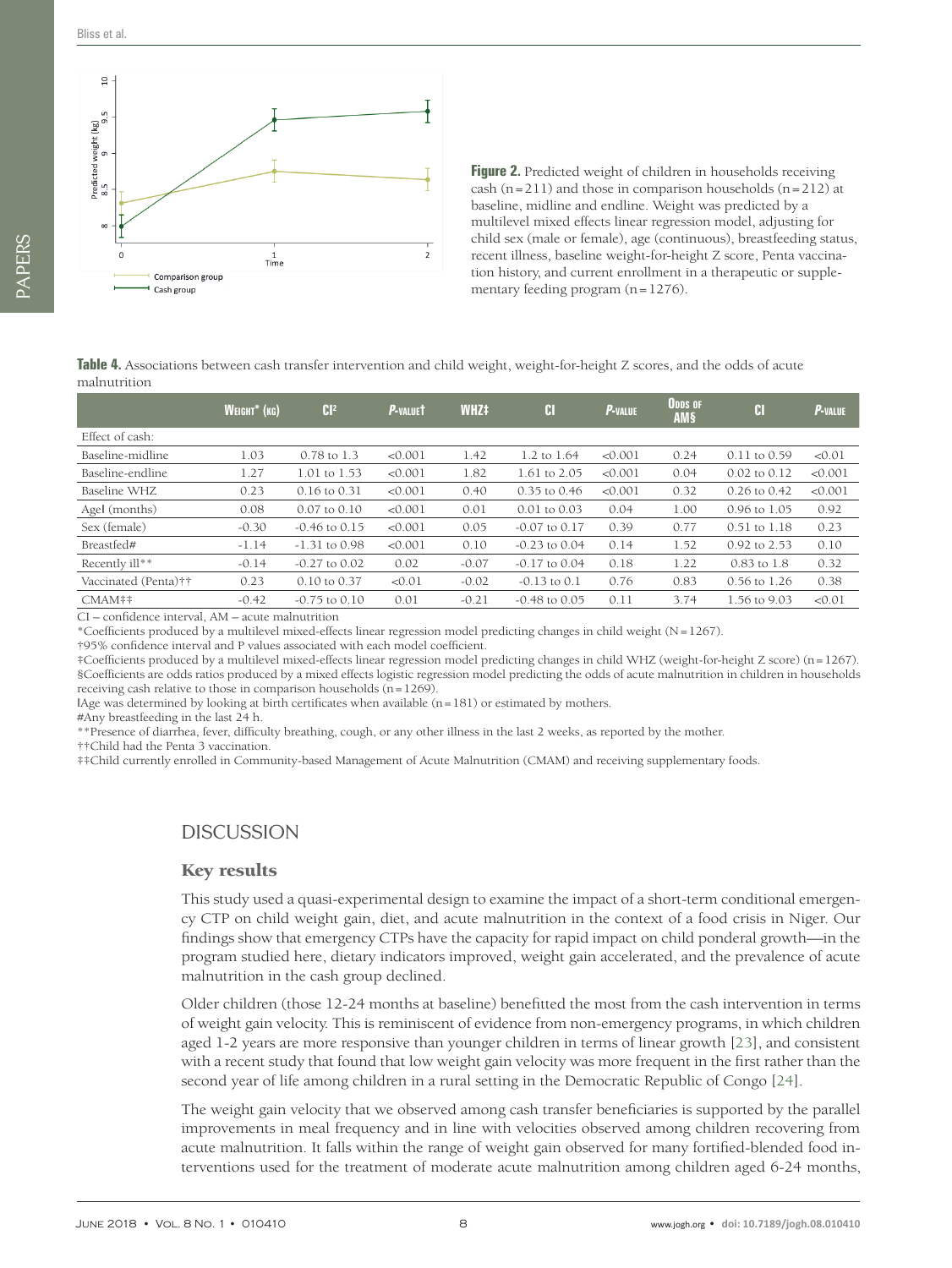and is comparable to the target weight gain for the average child aged 13-15 months with moderate acute malnutrition (MAM) (5g/kg/d, the equivalent of about 770 kcals/d)[\[25](#page-10-19)[-28](#page-10-20)]. And as one should expect, mean weight gain velocities for all but the oldest children were lower than targets for children being treated for severe acute malnutrition (<5g/kg/d are considered poor, 5-10g/kg/d are moderate, >10g/kg/d are good) [[29](#page-10-21)]. While the majority of children in our study were not being treated for acute malnutrition, we find the target weight gains for children with MAM or SAM helpful in confirming the biologic and programmatic plausibility of our study participants.

#### Limitations

Households in the cash group were assigned to receive the cash intervention due to their greater vulnerability to food insecurity relative to the households in the comparison group. These assignments were made at baseline by local authorities using indicators described in the methods section, including the number of household members able to work, whether the household was male or female-headed, the presence of disability within the family, marital status, average income, source of income, and type of dwelling. Unfortunately we do not have records of each of the vulnerability indicators used, so we expect that there are unmeasured differences between the treatment groups. If the two groups were in fact similar in terms of vulnerability to food security, they may have had more similar child nutritional and dietary characteristics at baseline, and the differences in growth and acute malnutrition risk between the groups may not have been as stark.

Systematic differences between the treatment groups are not apparent in the available data, with the important exception that children in the intervention arm had poorer nutritional status than those in the comparison group. The inferior nutritional status of intervention children suggests that they may have had greater potential to benefit from a nutritional intervention relative to their peers. While unmeasured systematic differences between treatment groups are undesirable characteristics of this study, we note that the program appropriately targeted more vulnerable households as per their organizational objectives. We propose that given the direction of the difference in weight and WHZ in the treatment groups (with the cash group being more wasted initially less so by endline), the gains in nutritional status in the cash group can be plausibly attributed to the intervention.

We also note that an unknown portion of households in each study group received agricultural materials as part of concurrent programming in the area (see the Methods). Since the harvest season occurred after the CTP concluded, we do not expect that our findings are conflated with any benefits garnered by the agricultural input. An additional limitation of this study is that the first data collection period occurred after the cash transfer intervention had begun. Thus, the actual status of both treatment groups prior to the intervention is unknown, and a precise estimate of the effect of the program on child diet and/or growth is impossible to achieve. Given the first limitation described above, the lagged timing of the initial survey likely produced an underestimate of the effect of the intervention.

## Interpretation

Four convergent lines of evidence support the conclusion that Concern's conditional emergency CTP had a positive impact on child acute malnutrition. First, weight and WHZ gain in the cash group was significantly greater than that seen in the comparison group, leading to lower odds of acute malnutrition among intervention children by endline. Second, the observed improvements in child ponderal growth are consistent with observed improvements in meal frequency and dietary diversity. These latter feeding behavior changes would've been supported by the high value of the transfer (65% of GNI per capita for Niger in 2012) and the high rate of adherence to conditional education sessions on infant and child feeding. Third, the timing of the baseline survey was likely to produce a conservative estimate of the effect size. And fourth, our findings remain stable using both inclusive and conservative means of data screening.

We posit that although Concern's CTP did not provide supplemental food, high adherence to the nutrition-focused conditional terms may have fulfilled a similar role as food does in other programs and contexts. Because the transfers and the education were delivered in tandem, and no group received just one or the other, the relative importance of the cash vs the conditional terms cannot be separated. However, the high adherence to the conditional terms of the program should not be overlooked as a potentially critical key to the apparent success of this program. Our data do not allow us to test the value of the conditional terms; however evidence from non-emergency CTPs and behavior change interventions supports the hypothesis that the sessions could have led to positive changes in child feeding and care practices [\[30](#page-10-22)].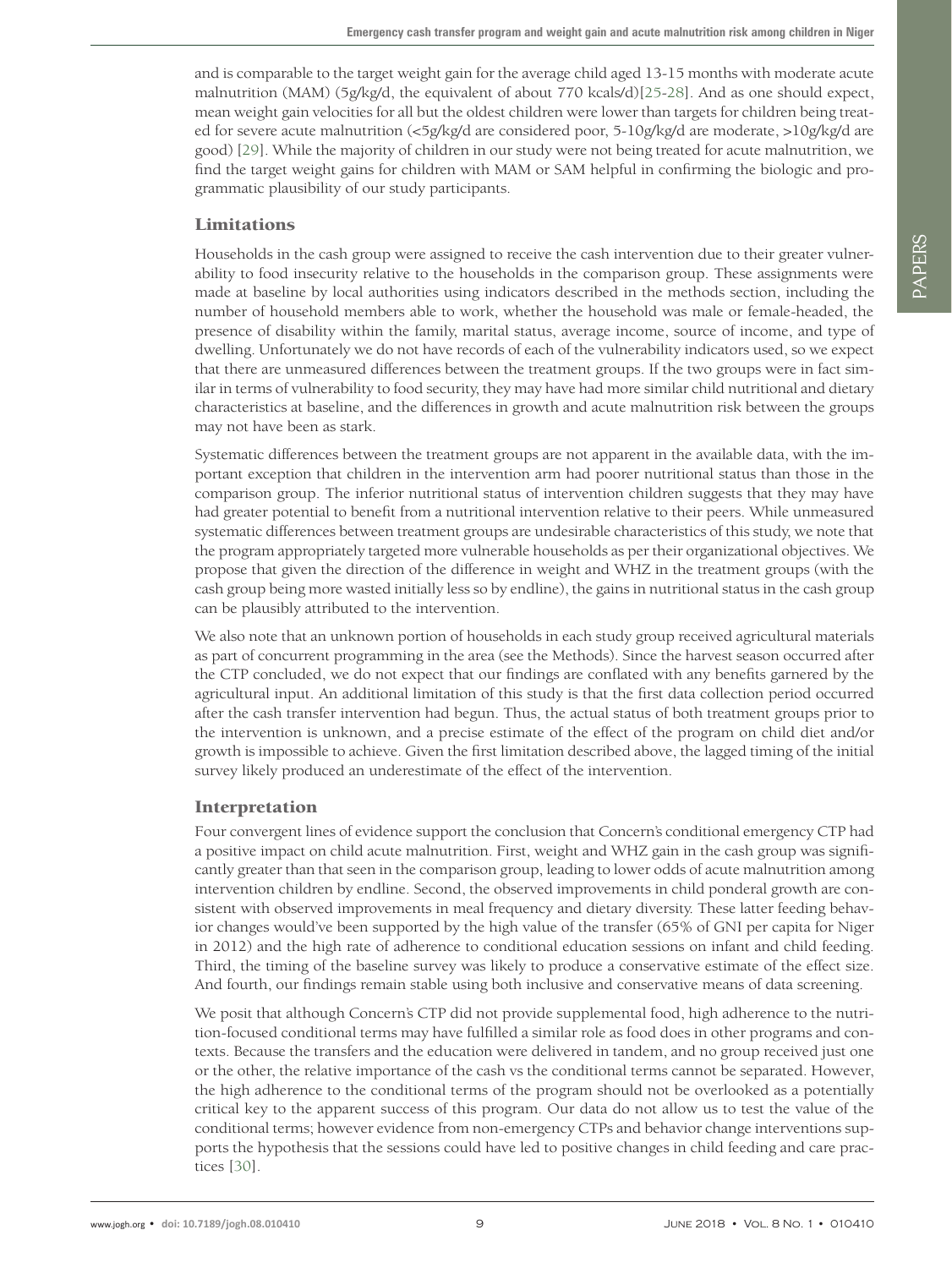The value of the cash transfer was high relative to the GNI per capita and we suspect this was likely a factor in the program's success. Fenn et al. examined the relationship between transfer amount and child wasting and found that larger cash transfers had the greatest effect [\[31](#page-10-23)]. We know from studies of longterm, non-emergency CTPs that the value of transfers is a determinant of whether beneficiaries adhere to conditions, and conceivably, whether the program has an impact on child nutrition outcomes [[32](#page-10-24),[33](#page-10-25)]. We suspect that the large value of the transfers in our study may have influenced beneficiaries' ability and motivation to make impactful changes to their food purchasing and provisioning behaviors.

#### Generalizability

We are not aware of other conditional programs implemented in emergency settings, but expect that under similar circumstances—namely similarities in target populations, market conditions, and CTP structure—the success of Concern's program could be both replicated and improved upon. Meanwhile, the evidence from unconditional emergency programs is mixed. Work by Langendorf (2014) and by Hoddinott (2014) in Niger suggests that the use of food as aid may have distinct benefits that are not necessarily replicable with cash alone [[6](#page-10-0),[7](#page-10-1)]. Fenn et al., however, found a positive effect of a cash-alone intervention; they used a four-armed longitudinal cluster randomized trial to test the effects of two unconditional cash transfer amounts, a fresh food voucher, and a control group with no cash-related interventions on child nutritional outcomes in rural Pakistan. Children in households receiving the largest cash amount had significantly lower odds of acute malnutrition at six months than those in the other groups [\[31](#page-10-23)]. Had cash been paired with nutrition-specific conditions it is possible that outcomes in previous studies would have had an even greater impact on child nutrition outcomes.

# **CONCLUSIONS**

In conclusion, we found evidence that a high-value, conditional cash transfer program is capable of promoting child weight gain among vulnerable children in the context of a food crisis. Future programs would benefit from studies with more exhaustive household and expenditure data collection, and deliberate testing of how conditional terms can be reasonably met and maximized in humanitarian settings.

**Acknowledgements:** Thank you to Chaibou Saadou for providing key details about the design and implementation of Concern Worldwide's emergency cash transfer program.

**Funding:** This study was carried out with the financial assistance of the European Union. The views expressed herein should not be taken, in any way, to reflect the official opinion of the European Union, and the European Commission is not responsible for any use that may be made of the information it contains.

**Authorship contributions:** JB managed and analyzed the data and wrote the manuscript. KG reviewed all versions of the manuscript and was involved in the design and conceptualization of research. LB was involved in the design and conceptualization of the research and reviewed all versions of the manuscript. RS reviewed all versions of the manuscript and provided technical support. DP reviewed all versions of the manuscript and provided technical support.

**Competing interests:** The authors have completed the Unified Competing Interest form at www.icmje.org/ coi\_disclosure.pdf (available on request from the corresponding author) and declare no conflict of interest.

- <span id="page-9-0"></span> 1 Black RE, Victora CG, Walker SP, Bhutta ZA, Christian P, deOnis M, et al. Maternal and child undernutrition and overweight in low-income and middle-income countries. Lancet. 2013;382:427-51. [Medline:23746772](https://www.ncbi.nlm.nih.gov/entrez/query.fcgi?cmd=Retrieve&db=PubMed&list_uids=23746772&dopt=Abstract) [doi:10.1016/S0140-](https://doi.org/10.1016/S0140-6736(13)60937-X) [6736\(13\)60937-X](https://doi.org/10.1016/S0140-6736(13)60937-X)
- <span id="page-9-1"></span> 2 Young H, Borrel A, Holland D, Salama P. Public nutrition in complex emergencies. Lancet. 2004;364:1899-909[. Med](https://www.ncbi.nlm.nih.gov/entrez/query.fcgi?cmd=Retrieve&db=PubMed&list_uids=15555671&dopt=Abstract)[line:15555671](https://www.ncbi.nlm.nih.gov/entrez/query.fcgi?cmd=Retrieve&db=PubMed&list_uids=15555671&dopt=Abstract) [doi:10.1016/S0140-6736\(04\)17447-3](https://doi.org/10.1016/S0140-6736(04)17447-3)
- <span id="page-9-2"></span> 3 Bailey S, Hedlund K. The impact of cash transfers on nutrition in emergency and transitional contexts. London: Humanitarian Policy Group, Overseas Development Institute; 2012.
- <span id="page-9-3"></span> 4 de Pee S, Grais RF, Fenn B, Brown R, Briend A, Frize J, et al. Prevention of acute malnutrition: Distribution of special nutritious foods and cash, and addressing underlying causes—what to recommend when, where, for whom, and how. Food Nutr Bull. 2015;36:S24-9[. Medline:25902611](https://www.ncbi.nlm.nih.gov/entrez/query.fcgi?cmd=Retrieve&db=PubMed&list_uids=25902611&dopt=Abstract) [doi:10.1177/15648265150361S104](https://doi.org/10.1177/15648265150361S104)
- <span id="page-9-4"></span> 5 Webb P, Boyd E, de Pee S, Lenters L, Bloem M, Schultink W. Nutrition in emergencies: Do we know what works? Food Policy. 2014;49:33-40. [doi:10.1016/j.foodpol.2014.03.016](https://doi.org/10.1016/j.foodpol.2014.03.016)

PAPERS

PAPERS